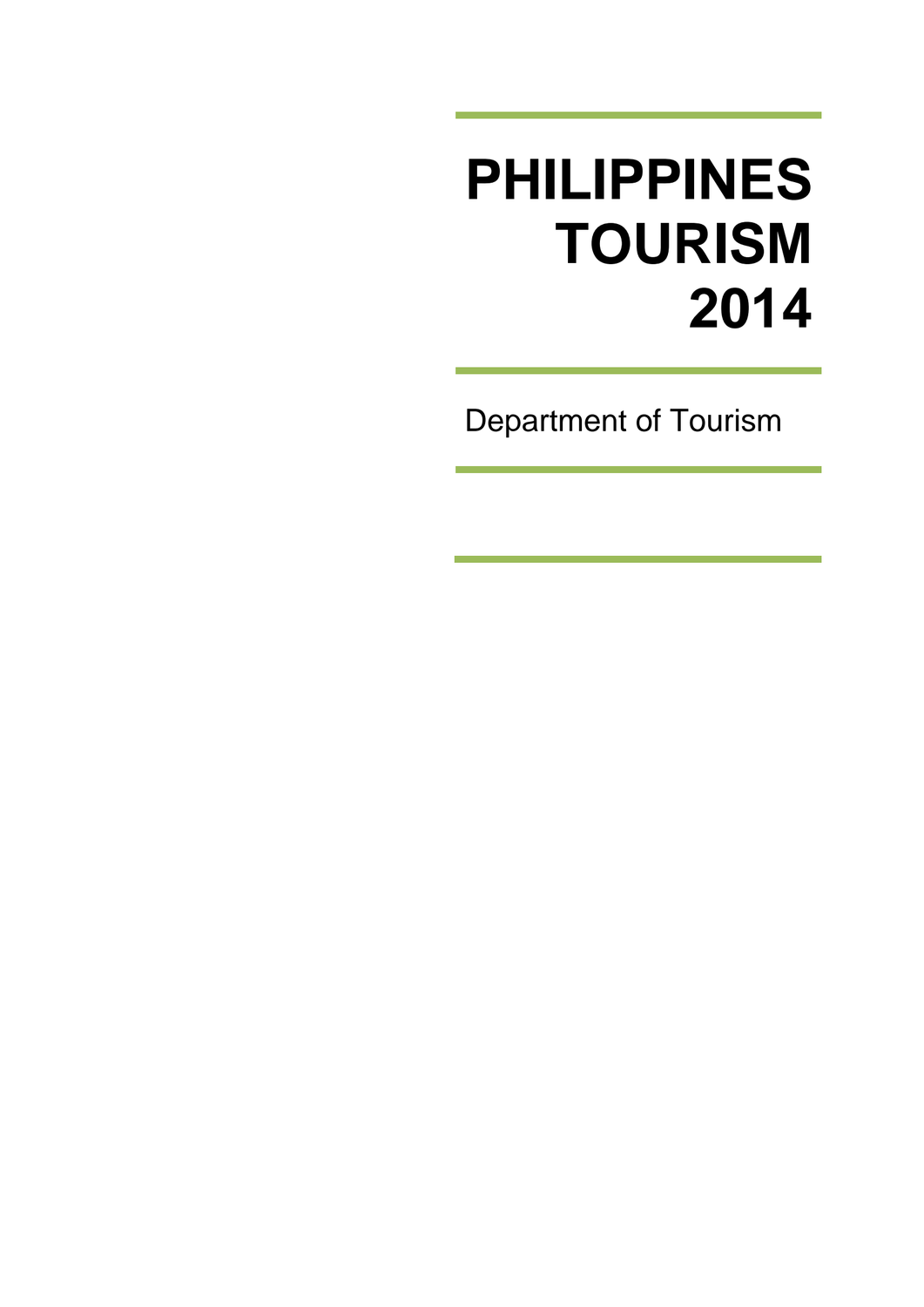As the Philippines prepares for the ASEAN Integration in 2015, the Department of Tourism is also proactively organizing and participating in activities, trainings, and events for the development of the tourism industry.

| <b>RANK</b>    | <b>COUNTRY</b>                                | 2014      | 2013      | <b>GROWTH</b><br><b>RATE</b> |
|----------------|-----------------------------------------------|-----------|-----------|------------------------------|
| 1              | <b>KOREA</b>                                  | 1,175,472 | 1,165,789 | 0.83%                        |
| $\mathbf{2}$   | <b>USA</b>                                    | 722,750   | 674,574   | 7.14%                        |
| 3              | <b>JAPAN</b>                                  | 463,744   | 433,705   | 6.93%                        |
| 4              | <b>CHINA</b>                                  | 394,951   | 426,352   | $-7.37%$                     |
| 5              | <b>AUSTRALIA</b>                              | 224,784   | 213,023   | 5.52%                        |
| 6              | <b>SINGAPORE</b>                              | 179,099   | 175,034   | 2.32%                        |
| $\overline{7}$ | <b>CANADA</b>                                 | 143,899   | 131,381   | 9.53%                        |
| 8              | <b>TAIWAN</b>                                 | 142,973   | 139,099   | 2.79%                        |
| 9              | <b>MALAYSIA</b>                               | 139,245   | 109,437   | 27.24%                       |
| 10             | <b>UNITED KINGDOM</b>                         | 133,665   | 122,759   | 8.88%                        |
| 11             | <b>HONGKONG</b>                               | 114,100   | 126,008   | $-9.45%$                     |
| 12             | <b>GERMANY</b>                                | 72,801    | 70,949    | 2.61%                        |
|                |                                               |           |           |                              |
|                | <b>OTHERS</b>                                 | 925,885   | 893,197   | 3.66%                        |
|                | <b>GRAND TOTAL</b><br><b>INCLUDING OTHERS</b> | 4,833,368 | 4,681,307 | 3.25%                        |

# **TOURISM INDUSTRY PERFORMANCE**

The Philippines received 4,833,368 arrivals in 2014. This figure represents a 3.25% growth from the 4,681,307 arrivals in 2013. Korea is still the largest tourist market source for the country with 1,175,472 arrivals, accounting for 24.32% of the total. It is followed by USA with 722,750 arrivals (14.95%), Japan with 463,744 arrivals (9.59%), China with 394,951 arrivals (8.17%), and Australia with 224,784 arrivals (4.65%). As of October 2014, the arrivals generated an estimated Php172.65Billion visitor receipts. This shows 7.14% growth from the same period in 2013.

# **STANDARDS**

The Department, in its aim to improve the quality of service, conducts several trainings for Tourism front liners and service providers. In 2014, the Department conducted 116 manpower trainings in the different region and 24 trainings for tourism front liners, registering a total of 2,628 participants and 44 tourism-related seminars and workshops for 2,307 participants, as well as two (2) trainings for tourism professional qualification standards enhancement. They also organized six (6) briefing seminars on ASEAN Mutual Recognition Arrangement (MRA) on Tourism Professionals for 404 participants. The Department also supports its regional offices in conducting manpower development and training. They assisted in six (6) trainings in the National Capital Region, four (4) in Region III, one (1) in Cordillera Autonomous Region, and one (1) in the Autonomous Region of Muslim Mindanao.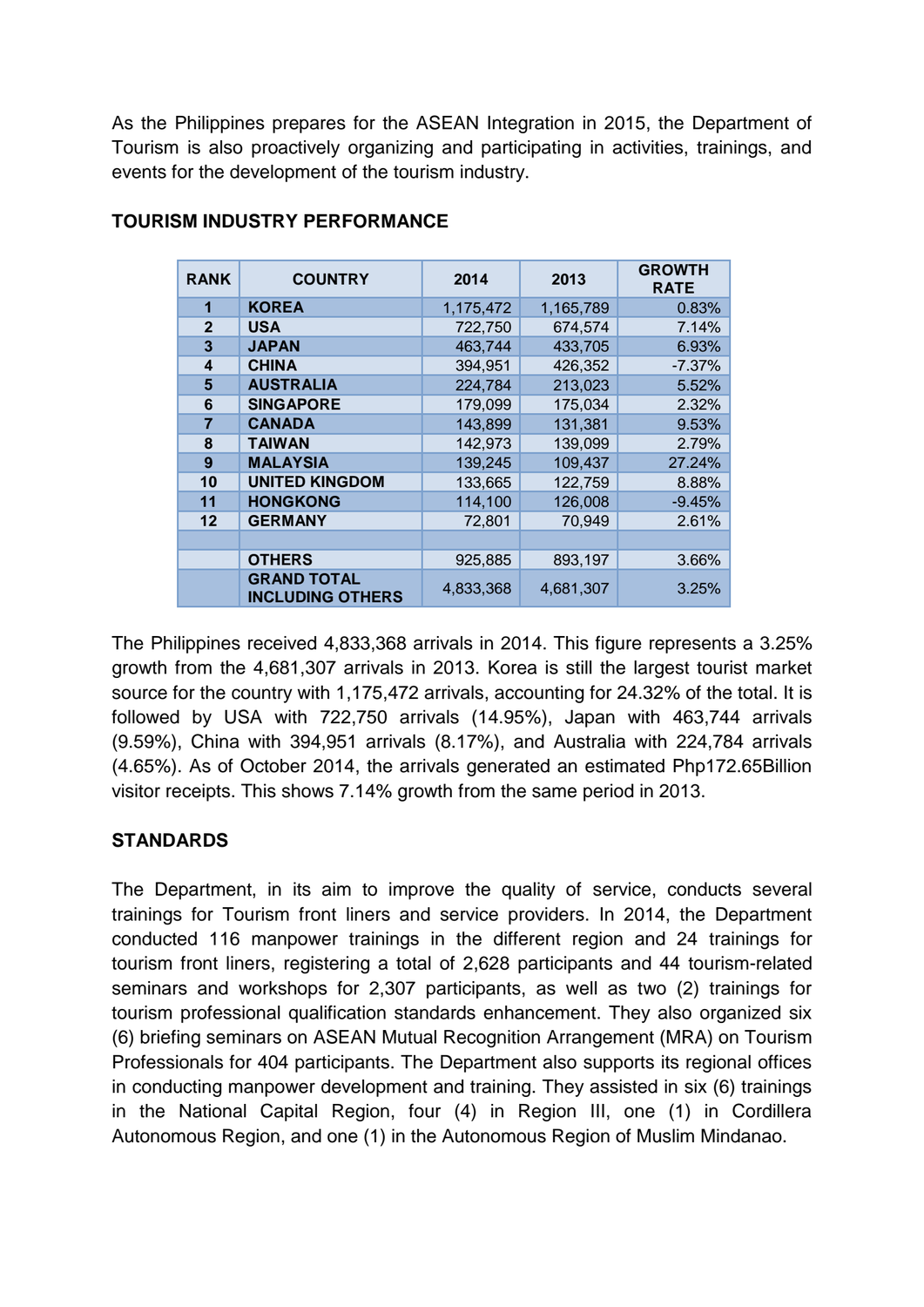In preparation for the Philippine hosting of the Asia-Pacific Economic Cooperation Meetings in 2015, the Department endeavors to promote the "Filipino Brand of Service" among the tourism establishments in the country. For 2014, a total of 12 consultation workshops were conducted.

#### **INVESTMENTS**

The Philippines received 16 tourism projects in 2014. These projects amount to Php 33.94 Billion, requiring 2,533 manpower. Some of the notable among the investmensts are: Hilton Hotel in Newport City with a room capacity of 388 rooms; Hotel Specialists, Inc. in Mall of Asia complex with 347 rooms; Solaire Resort and Casino Manila in Parañaque City with 312 rooms; and Bai Hotel in Mandaue City with 638 rooms. In addition, the Department organized tourism investments selling missions in Paris, France and Madrid, Spain, as well as Dubai, United Arab Emirates.



## **PRODUCT DEVELOPMENT**

A Tourism Working Group (TWG) was formed to develop the Tourism Guidebook for Local Government Units (LGU) to be used by LGUs in formulating tourism plans. The TWG is composed of representatives from the Department of Tourism, Department of Interior and Local Government, Department of Environment and Natural Resources, and the Development Academy of the Philippines and their consultants. The guidebook also contains templates and forms for LGUs to pattern their plans after. The guidebook was pilot tested in Negros Occidental. Subsequently, an orientation for DOT planning officers was also organized.

## **MARKET DEVELOPMENT**

In order to increase its market, the Department continues to develop and participate in various activities to attract more tourists. They identified potential country market sources, namely, Thailand, Indonesia, Viet Nam, Russia, Indonesia, and Middle East, to focus on. There are also niche tourism markets identified such as cruise, dive, medical and wellness, and English as second language. In relation to this, they also assisted in the development of new routes.

The DOT participated in approximately 67 travels fairs and trade shows such as Moscow International Festival-The Golden Dolphin Show and Moscow International Travel and Tourism Exhibition in Russia, Salon de la Plongee Sous Marine 2014 in Paris, France; Outbound Travel Mart- Mumbai and Delhi, India; TTC Travel Mart and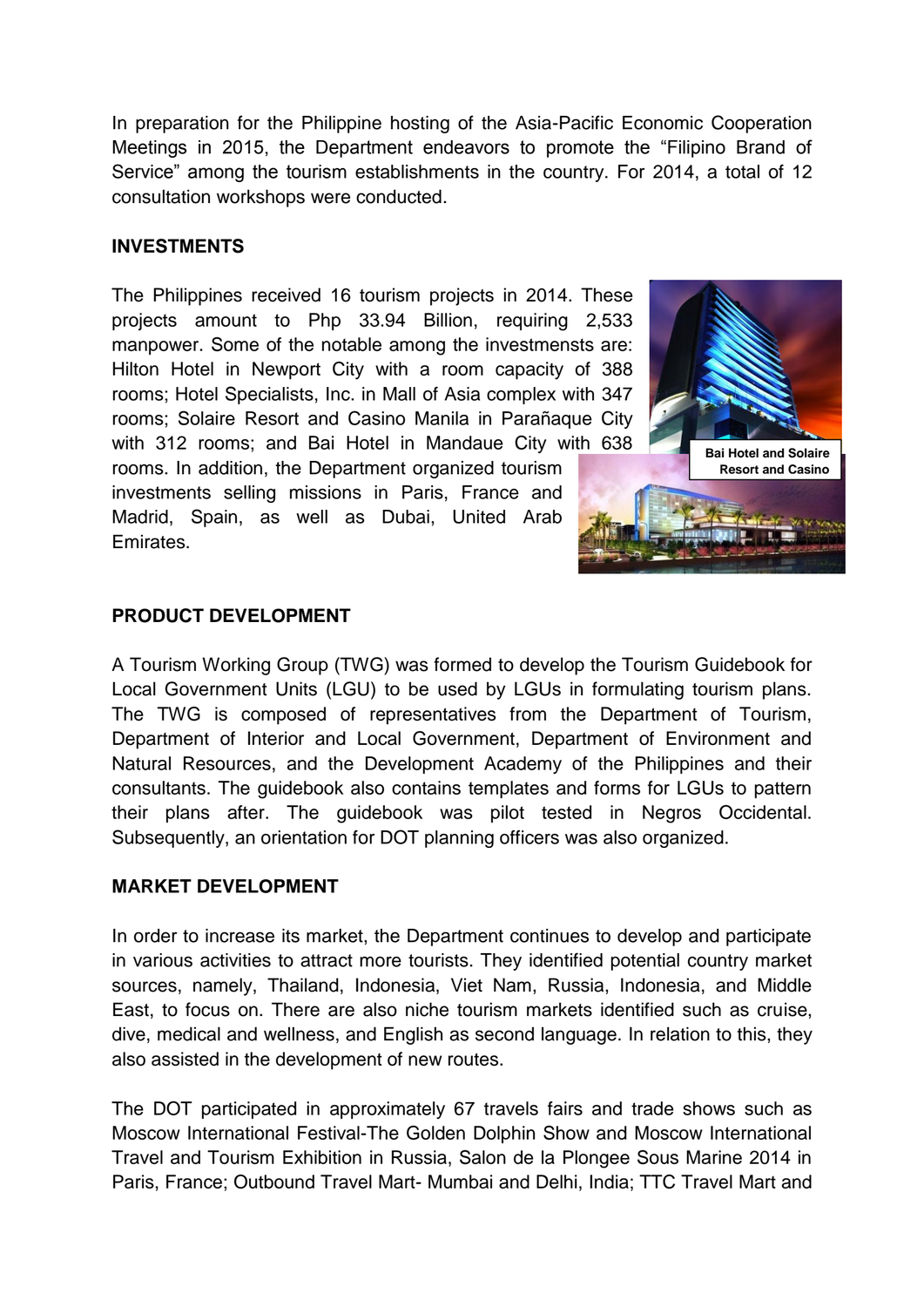Astindo Fair in Indonesia; Routes Asia 2014 in Kuching, Malaysia; and the Arabian Travel Mart in Dubai, United Arab Emirates. They also organized six (6) shows and 34 joint promos, mostly with tour operators and airlines. At least ten (10) selling missions and approximately 55 familiarization trips were also conducted. As a directive from the secretary, the conduct of familiarization trips were increased as it is seen as an effective promotion tool. The sites visited in the familiarization tours include Manila, Boracay, Palawan, Bohol, Cebu, Laguna, Ilocos Norte, Pampanga, Cebu, Mindoro, Batangas, Davao and Bicol Region. Sales calls and selling missions were also conducted. Additionally, the Department increased its reach through continually developing DOT websites in foreign languages such



as Thai, Viet Namese, Japanese and Korean. The Philippines is now also being marketed as a wedding destination.

The Visit Philippines Year 2015 campaign was launched at the end of 2014. The market groups also conducted various promotions and campaigns for their market groups. Photography workshops, trainings and competitions were held for the dive market. The Department also attended meetings and conducted inspections for the medical and wellness market.

Moreover, the department also supported in the opening of new routes such as Kuala Lumpur-Kalibo (Air Asia), Singapore-Kalibo (Silk Air), Xiamen-Kalibo (Cebu Pac), Manila-Haneda (PAL), Manila-Narita (Cebu Pac), Manila-Haneda (ANA), Manila-Riyadh (Cebu Pac), and Manila-Dammam (Cebu Pac).

Related to this, the Department won the bid to host the Routes Asia 2016.

#### **PARTNERSHIPS**

The Asian Development Bank (ADB) and the Canadian Government provided technical assistance to DOT on Improving Competitiveness in Tourism. It has three (3) main components: 1.) Regulatory Impact Assessment (RIA), which focuses on the development and implementation of a RIA work plan; 2.) Hotel and Resort Quality Assurance and Accreditation System, which is geared towards the improvement of the service of hotels, and 3.) Tourism Industry Skills Development Program for strengthening the industry through planning, analysis and quality management. For RIA, Regulatory Impact Statements on scuba diving, cost recovery of accreditation fees, travel tax, duty-free availment privileges for tourists, membership application fees for retirees, marine interaction guidelines, and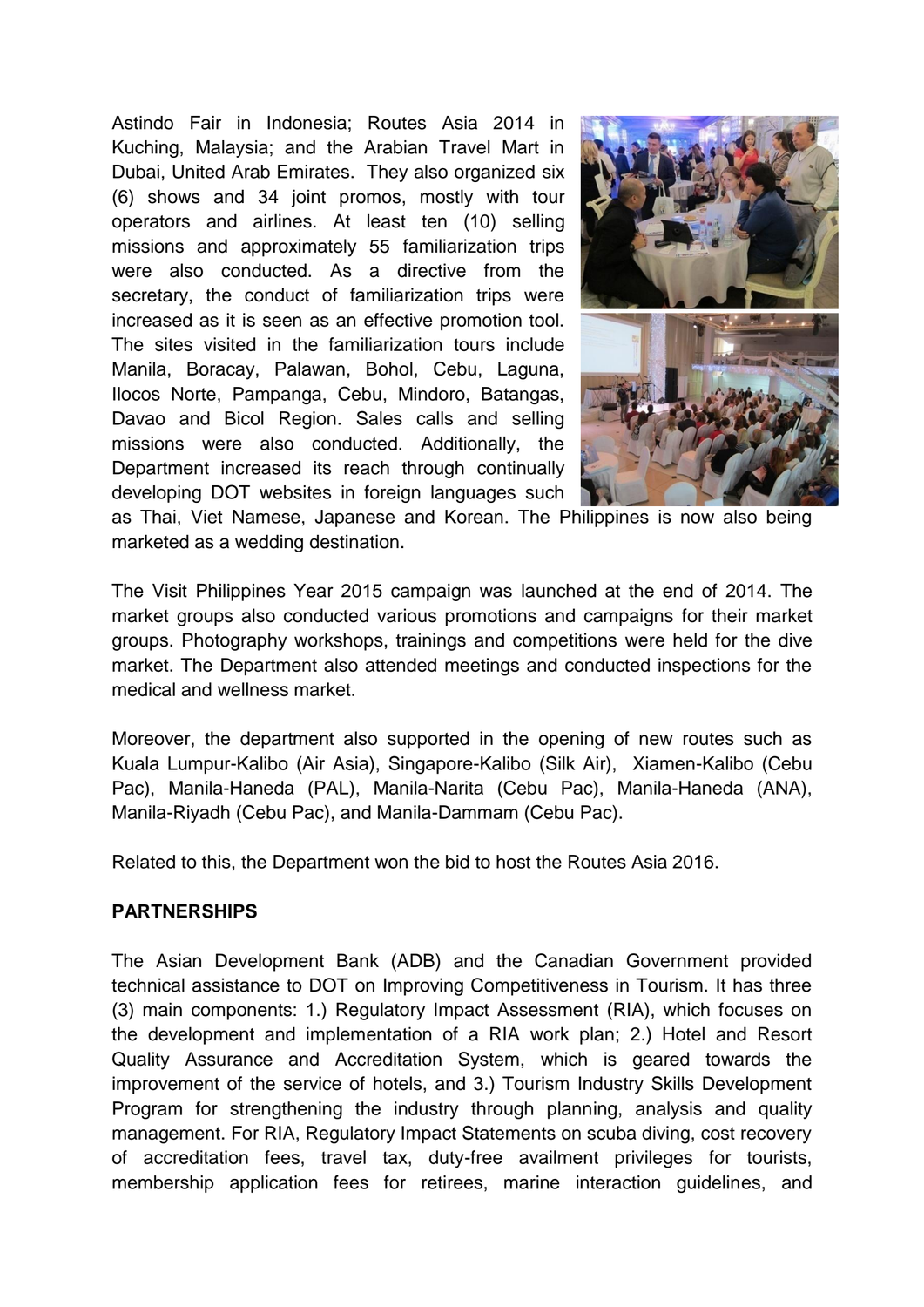transportation in Intramuros are being processed. For the Hotel and Resort Quality Assurance and Accreditation System component, researches and studies are being conducted on the Star Grading classification and Small Accommodation accreditation. A month long orientation program and induction training for the newly appointed International Grants Manager was conducted, relative to the third component. Industry Skills Grant Support training activities were also organized, monitored and evaluated.

The DOT-DPWH Convergence Program on Enhancing Tourism Access is still ongoing. The program identifies vital access roads, airport, seaports and other infrastructure requirements in identified tourism areas. In 2014, 53 road projects were completed, amounting to Php16.7 Billion. The program will continue until 2016.

Under the initiative of the DOT and the United States Agency for International Development – Advancing Philippine Competitiveness (USAID – COMPETE), the Bohol Tourism Recovery Plan was created to bring back the confidence of the international and domestic traveler markets to the tourism destinations affected by the 7.2 magnitude earthquake in 2013, while ensuring that local communities continue to benefit through creation of jobs and livelihood opportunities for enhanced and new tourism products. The recovery plan included series of meetings, site validations and the development of a new Bohol advertisement, incorporating the Visit Philippines Year 2015. The recovery plan was turned over to LGUs in May 2014, however, they still continued to conduct trainings and workshops for LGUs and stakeholders.

#### **GENDER AND DEVELOPMENT**



*Launching of the Gender Tool Kit*

The Department also continues to push for the mainstreaming of Gender and Development (GAD). In April 2014, they conducted the Training for the Trainers in Batanes. The GAD Module and Gender Kit has also been finalized and launched in October 2014. The said module was pilot tested on tourism stakeholders in Cebu. A Gender Mainstreaming and Monitoring System Orientation was also conducted among the DOT attached agencies.

## **PHILIPPINE HOSTED EVENTS**

The Department continues to make its presence felt in the international scene. The DOT participated in various tourism meetings and forums in fulfillment of their roles as a member of international tourism organizations such as the United Nations World Tourism Organization (UNWTO), Association of South East Asian Nations (ASEAN),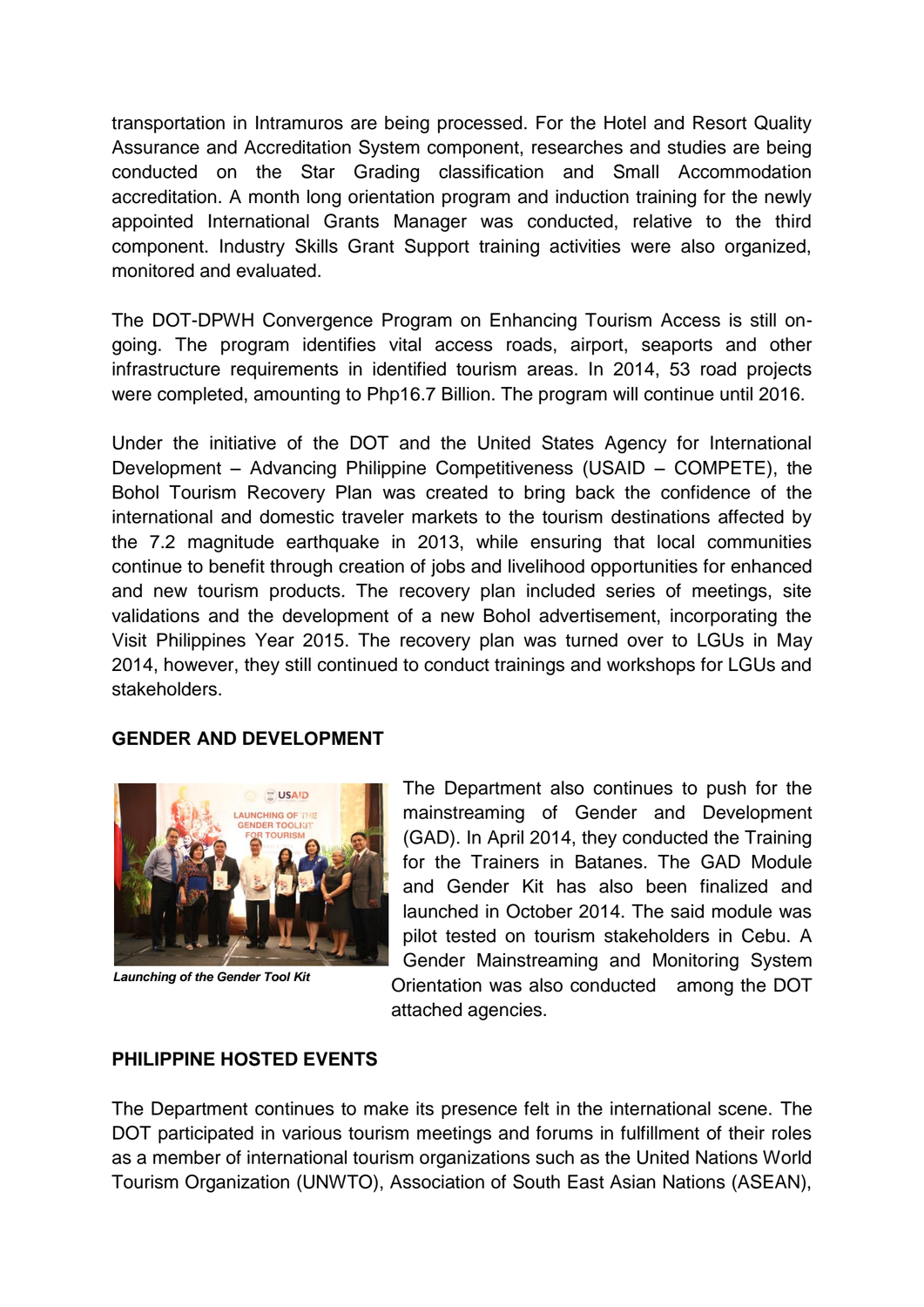and Asia Pacific Economic Cooperation (APEC). The meetings and forum include, the ASEAN Tourism Forum 2014 in Kuching, Malaysia; 98<sup>th</sup> Session of the UNWTO Executive Council Meeting in Madrid, Spain; ASEAN Tourism Working Group in Yangon, Myanmar; and APEC Tourism Working Group in Peru. Through these, the Department was able to strengthen its networks in the tourism industry as well as adopt best practices from other member countries.

In February 2014, the Department, along with Discovery Mice, a UNWTO affiliate, co-organized the World Ecotourism Conference with the theme "Marine and Coastal Ecotourism: Oceans of Uncertainties, Waves of Opportunities". The event was held in Cebu City, followed by a technical tour in Bohol.

Furthermore, the ASEAN Workshop on Establishing a Monitoring and Reporting Committee for the Implementation of the ASEAN Climate Change and Tourism Framework and Formulation of Work Plan for 2015 Onwards was hosted by the DOT in April 2014, as the Philippines is the ASEAN lead coordinator for climate change. The participants from ASEAN NTOs were able to agree upon their course of action for the implementation of Climate Change and Tourism Framework.

The DOT also hosted the UNWTO Meetings and International Conference for Tourism and Climate Change held in Legazpi, Albay in May 2014. The Legazpi Declaration on Tourism's Response to Climate Change was signed during the said event. The signatories of the declaration were members of the private sector pledging to adhere to the Declaration.

On 26 June 2014, the Philippine Cruise Industry Workshop was also organized in partnership with Cruise Lines International Association to better equip the participants with knowledge in the present cruise industry.

In October, the Department hosted the Regional Workshop on the ASEAN Tourism Strategic Plan and the ASEAN Tourism Working Group and Committee Meetings in week-long event, held in Ortigas, Metro Manila. Among others, the said event gave a venue for ASEAN NTOs to convene and exchange updates and ideas on ASEAN tourism projects.

Moreover, the National Conference on Sustainable Consumption and Production in the Tourism Industry was held in November 2014 to share best practices in sustainable consumption and production among the participants. Government agencies, private sector, Regional Ecotourism Committee, and members of the academe participated in the event. It was co-sponsored by the United Nations Environment Programme, and the United States Agency for International Development.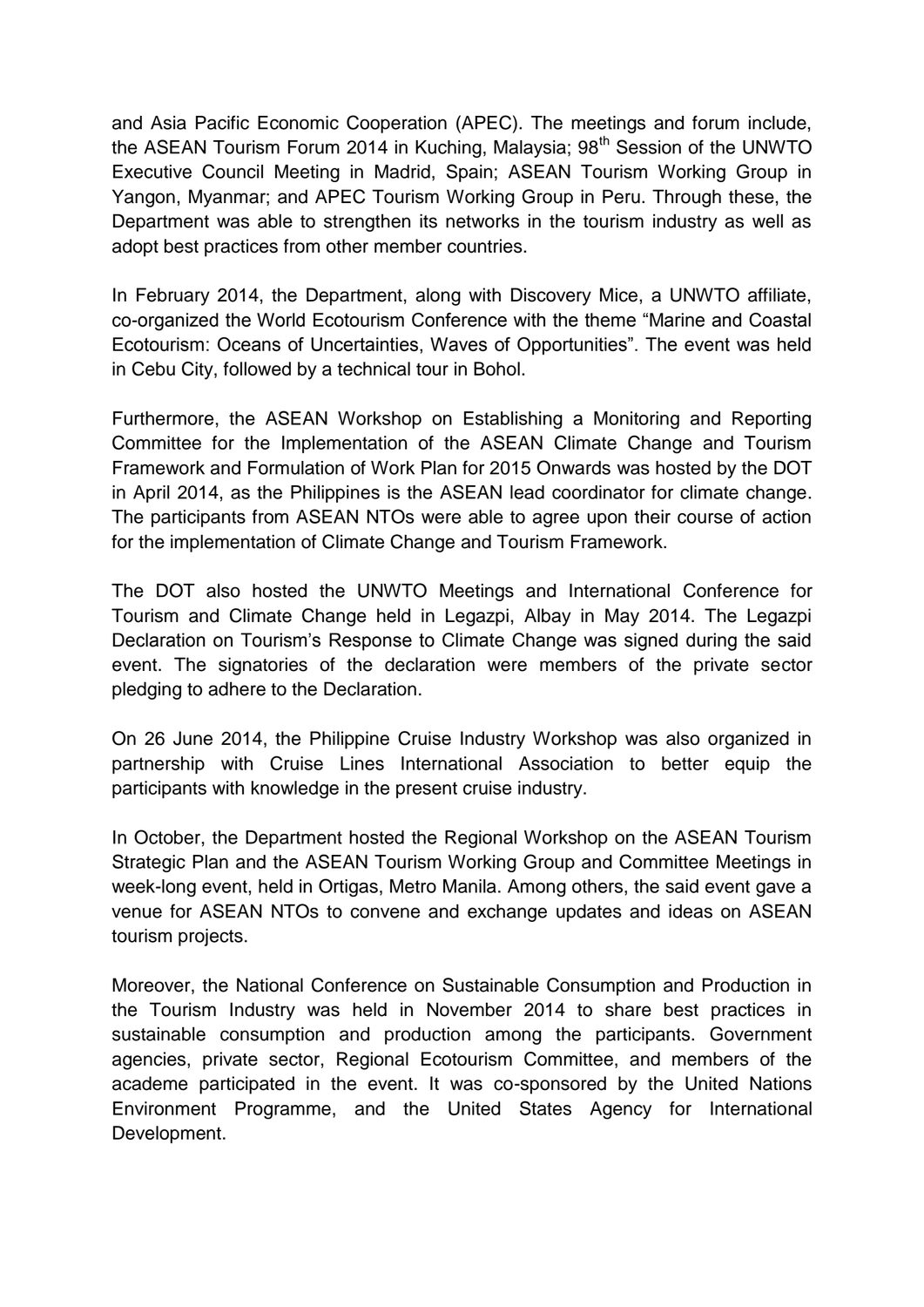## **AWARDS**

The Philippines received the following tourism-related awards and citations in 2014:

- Top 25 countries to retire to in 2015 (Forbes)
- Philippines, a must see destination in 2015 (Lonely Planet)
- Manila, one of the top 30 cities in the world (JLL, Global Real Estate Services)
- Manila, among world's most affordable cities for young people (Youthful Cities Affordability Index – UK)
- Vigan, one of the New Seven Wonder Cities of the World (World of New 7 Wonders)
- Palawan, most beautiful island in the world 2014 (Huffington Post Travel)
- Malapascua, Cebu and Virgin Island, Bohol, listed paradise islands in Asia (Theguardian.com)
- Palawan and Boracay, top spots for world's best island destinations (Conde Nast Traveler's Readers' Choice Award)
- Philippines as destination of the year 2014 (TTG Asia)
- Philippines among 20 destinations for 2014 (UK Telegraph)
- Enchanted River in Surigao is one of 32 magical destinations in this lifetime (Buzzfeed.com)

# *REGIONAL OFFICES*

The Department of Tourism National Capital Region (NCR) office provided technical assistance for tourism product development related activities in Metro Manila such as the development of a historical-cultural tour in the University of Sto. Tomas, assistance to Fort Bonifacio Development Corporation in making Bonifacio Global City tourist friendly, and the Pasig River development through the Pasig River Rehabilitation Commission. For the Local Government units (LGUs) and tourism stakeholders, the office conducted seven (7) capacity building programs in the areas of planning, statistics, and customer service. The office also provided 18 seaport assistance at Manila South Harbor, as Cruise Tourism is now one of the fastest growing segments in the tourism industry. Several exposure tours for international media groups, tour operators, and stakeholders were conducted to generate awareness on the capital city. Internationally, they participated in the Cruise Shipping Miami and organized the Philippine Sales Mission and Roadshow to Canada to establish linkages with tourism industry partners. Domestically, they attended the Philippine Travel Mart, Maginhawa Food Festival, and the Metropolitan Medical Center College of Arts, Science and Technology Diamond Events "Brings You Intramuros".

CAR Regional Office formulated the Ifugao Provincial Development Plan and the Tuba Municipal Tourism Development Plan. In product development, the office was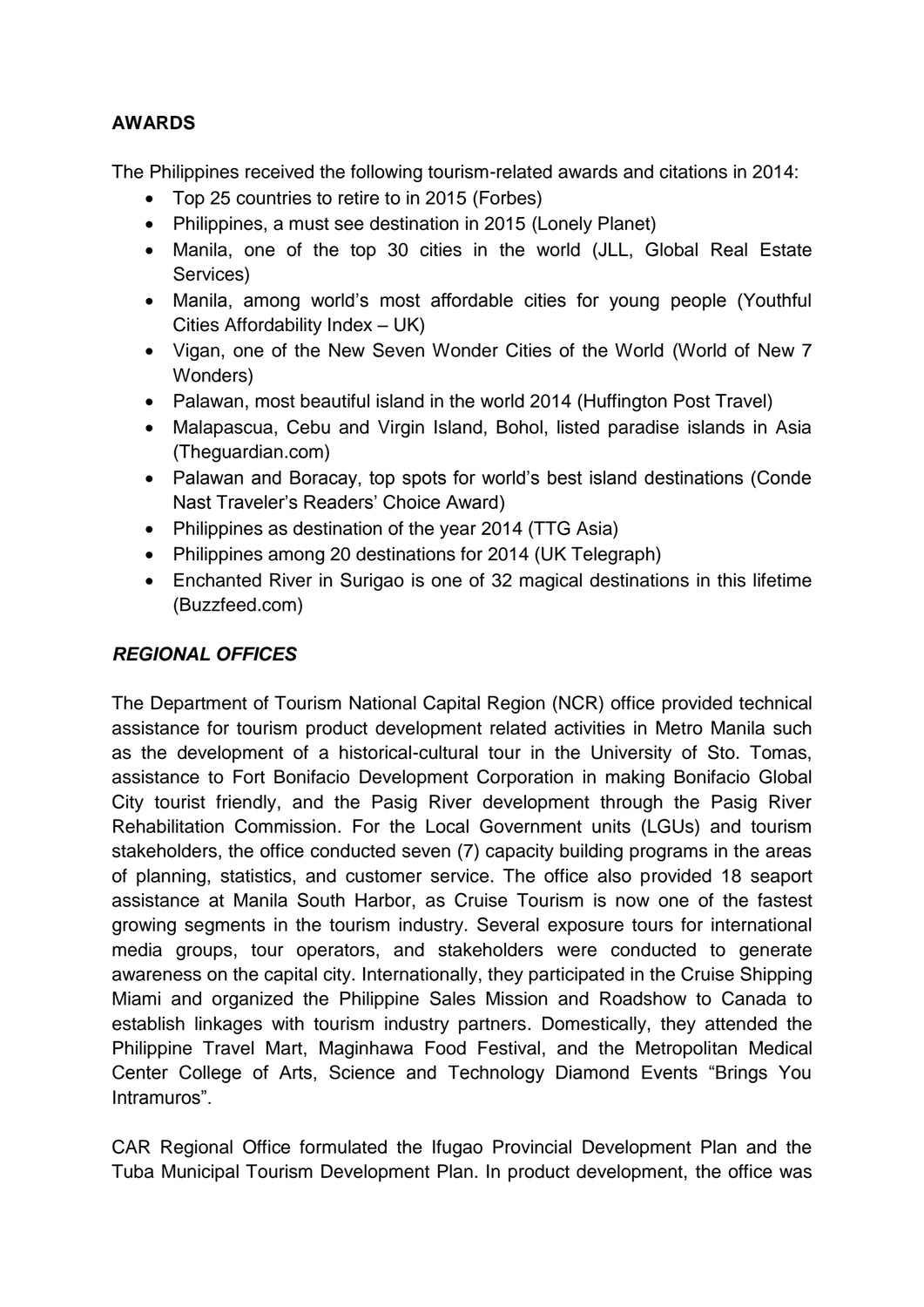able to come up with the Hungduan community-based tourism product, which is a marketable trekking package participated by locals, as well as the development of Naneng as a Heritage Village.

Under the Department of Tourism (DOT) and Department of Public Works and Highways (DPWH) Convergence Program, Regional Office (RO) 1 inspected the proposed Tourism Road Infrastructure Project Prioritization Criteria (TRIPPC) sites in Calasiao, Malasiqui, Manaoag, Lingayen, Labrador, and Rosario, as well the ongoing and for implementation TRIPPC projects. Other projects include the conduct of a Tourism Convention themed "Expanding Tourism in Region 1" attended by various stakeholders, manpower trainings, and attendance to various meetings and events. The RO also provided financial assistance to festivals and local tourism-related events in the region.

In 2014, RO2 validated, implemented, inspected, and monitored 22 projects under the Grassroots Participatory Budgeting. They also participated in the Sales Mission in Canada which resulted to the negotiations for the tour package "Winter Escapade" in the region. For the period in consideration, RO2 also launched Philippine Tourism Star, Bangon Tours, and conducted awareness programs on the Mutual Recognition Arrangement and Heritage Act of 2009. They also had trainings on product and market development. Subsequently, they inspected and evaluated sites for product development.

RO3 participated in the central office's consultation workshop on the Filipino Brand of Service, in preparation for APEC 2015. They also organized seminars and workshops for their tourism stakeholders, including, Tourist Oriented Police for Community Order and Protection, Tour Guiding Refresher Course with mock tour for volunteer tourist guides, seminar on eco-guiding for Aeta guides, protocol seminar for PNP, festival planning and management seminar, waitering and bartending seminar, multi-skills training, Korean language courses for PNP, and Kulinarya seminar. An orientation seminar on online accreditation and procedures for stakeholders was also conducted. They also provided technical assistance in the various festivals and local activities such as the annual Century Tuna Triathlon held in Subic Bay, Free Port, and the 3<sup>rd</sup> Health and Wellness Expo by Spa and Wellness Association of Pampanga. RO3 also co-organized the North Philippines Tourism and Travel Expo with Regions 1, 2 and CAR.

RO4 was able to produce provincial brochures for both the CALABARZON and MIMAROPA areas for the first semester of 2014. They participated in seven (7) marketing activities including sales missions, fairs and other events. They also hosted several invitational programs for media and travel trade. In 2014, RO4 office branched out into two offices, separating Region 4A and 4B.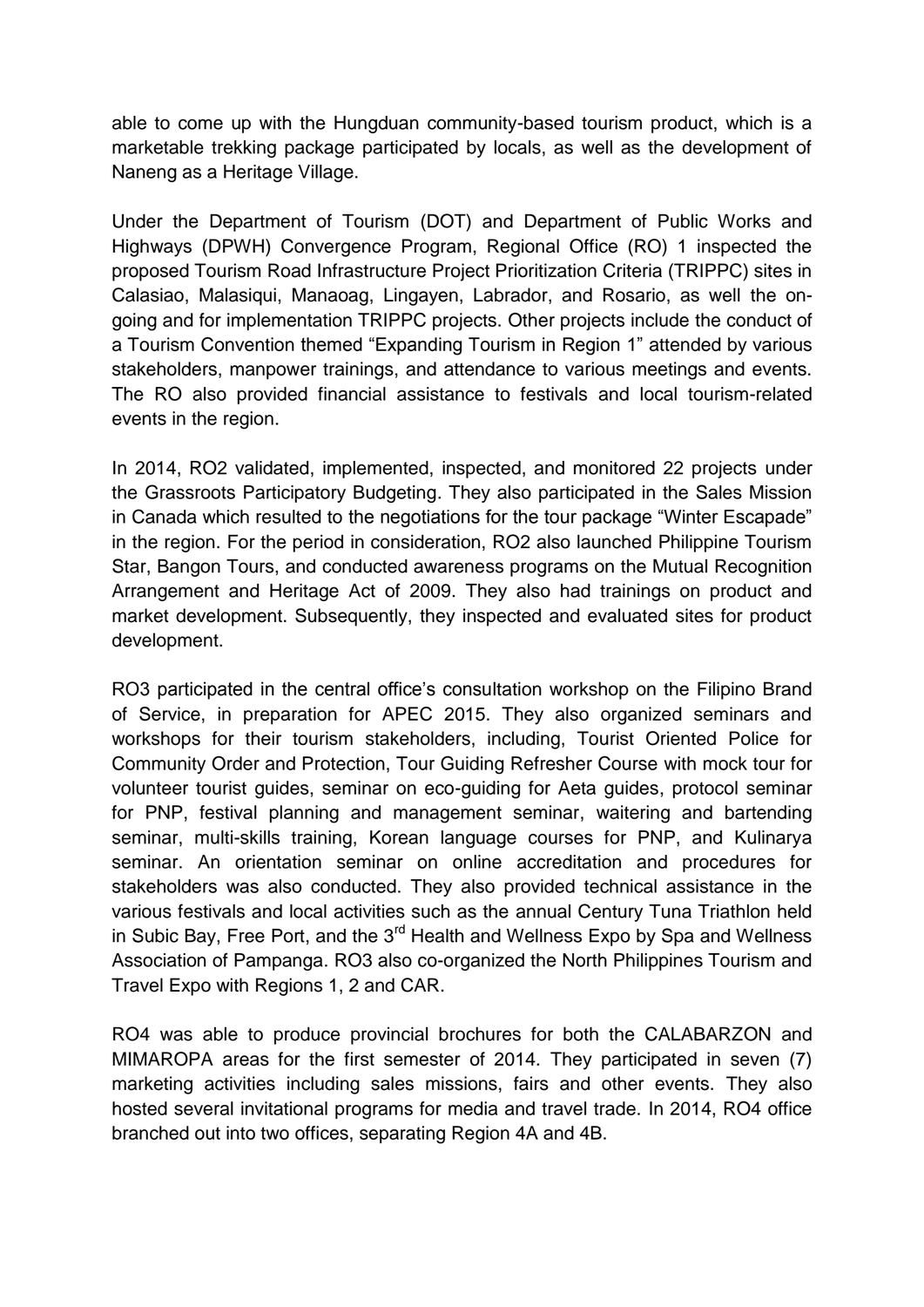RO 4A coordinated with the Department of Environment and Natural Resources (DENR) to study about the Carrying Capacity and Conduct of Visitor Satisfaction Survey for Taal Volcano Island in Talisay, Batangas. Several product development projects were also undertaken in various sites such as the White water adventure in Camp Allen, Sta. Cruz, Laguna; Agri-tourism site in Lobo; Batangas, Seven Lakes of San Pablo; and Tiaong, Quezon. The office also conducted a site validation for the removal of informal settlers in San Juan, Batangas. They provided support for the festivals in the region.

On the other hand, RO 4B prepared a Memorandum of Agreement and Terms of Reference for the Site Planning formulation of the Municipality of Bongabong in Oriental Mindoro. They also conducted several training workshops. They also hosted exposure trips of MIMAROPA destinations in Coron and Puerto Princesa, Palawan for media, tour operators, and stakeholders.

RO5 had a noteworthy first semester as they hosted their first international event, the UNWTO Meetings and International Conference on Climate Change. During the said event, the Legazpi Declaration, Tourism's Response to Climate Change was also signed. The event was graced by representatives from other ASEAN and UNWTO countries as well as the UNWTO Secretary General and high officials, and the President Benigno Aquino III. There are around 300 tourism player participants who attended the event. In addition, they also organized tourism sales missions for Hong Kong and Taiwan, to create awareness of Bicol, as well as to negotiate for the hosting of Hong Kong Travel Association. The Regional Development Committee also approved the Area Development Plan for ALMASOR Tourism Alliance. Camarines Sur was also subjected to site validation and assessment to identify the areas that are most feasible for tourism development.

Capacity building trainings such as the Basic Tourism Statistics Training Mentoring Activity were conducted by RO 6 for their stakeholders. They also assisted LGUs and stakeholders. The most notable among these is the launching of "Experience Western Visayas", a campaign to entice more tourists to visit Region 6. Likewise, their new tourism products, Cruise and Drive Tours and Bridges of Blessings Tour are still on-going. The Cruise and Drive Tour aims to connect the three Islands of Western Visayas: Panay, Negros and Guimaras; while the Bridges of Blessings Tour aims to raise awareness on the people behind the bridges in Iloilo City and their virtues that are blessings to present day Ilonggos. The office also participated in sales missions and travel fairs in Singapore, Malaysia, Japan and USA. Remarkably, Savannah City, Oton, Iloilo was included in Guiness Book of World Records for the Light of Peace in the Philippines, holding the record for the "largest flaming image of words". They also hosted a reception for the MS Superstar Cruise Ship to promote Boracay Island and Aklan.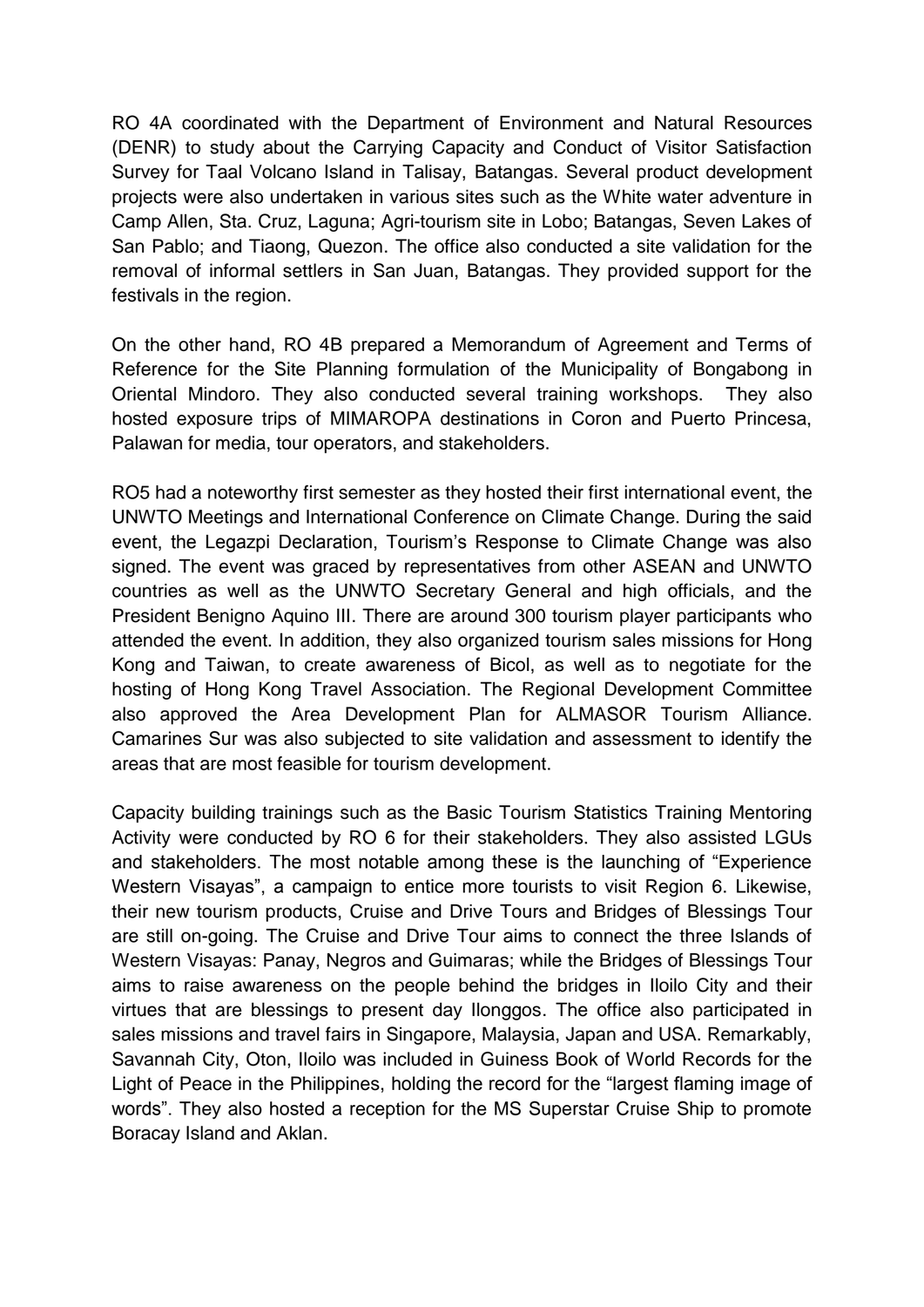The first semester of 2014 was noteworthy for RO 7. They hosted the  $5<sup>th</sup>$  World Ecotourism Conference with the theme "Oceans of Uncertainties, Waves of Opportunities". The conference was attended by 400 tourism stakeholders participants. The National Ecotourism Strategy and Action Plan was launched in the event and adopted by the Secretaries of the Department of Tourism and Department of Environment and Natural Resources. The said conference was originally scheduled in November 2013 but was postponed due to the earthquake and typhoon Yolanda. The conference also included a technical tour in Bohol. In terms of tourism development and planning, the RO conducted a value chain analysis and tourism awareness seminar in Bantayan Island, Negros Oriental and Siquijor; consultation meetings and workshops for the DOT-DPWH programs; and industry manpower trainings such as Basic Korean Tour Guiding, Skills Training for Community Guides, Tourism Awareness Seminar for TOPCOPs, and Basic Date Gathering Workshop for Statistics, to name a few. They also had ecotourism activities such as the Promotion of Green Economic Development, along with the Department of Trade and Industry (DTI) and Deutsche Gesellschaft fur Internationale Zusammenarbeit (GIZ). In addition, the region is developing products in various ecotourism sites. They also did site inspection in the proposed wild boar farm in Bohol.

RO 8 continues to get back after being stricken by Typhoon Yolanda in 2013. In 2014, they prepared, implemented and monitored the Yolanda Comprehensive Rehabilitation and Recovery Plan. This plan aims to develop livelihood and infrastructure plans to "build back better" for the recovery of the affected localities. Moreover, industry manpower trainings were conducted to enhance the skills of industry workers. They also developed an Underwater Dive Photography Workshop as a tourism product.

Similar to most Regions, RO9 also conducted manpower trainings on Tourist Reception and Guiding Techniques, and Crisis Management and Tourist Safety and Security Seminar for TOPCOP (TOPCOP II). They also conducted familiarization tours for Davao media practitioners, and Philtoa and Travex tour operators. There was also a familiarization tour for Bird Festival media, as they supported this event of the Wild Bird Club of the Philippines. Furthermore, the office initiated "The Real Mindanao Story" where students from Zamboanga City would help change the image of Mindanao by posting positive news, reviews and comments about Mindanao on the internet. They also unveiled the marker for the Shinryu Maru Incident, which would be a new tourist destination. The Sta. Cruz Community Based Ecotourism Project is still on-going.

The Pasundayag Northern Mindanao is the major accomplishment of RO 10 for the first semester of the year. It is a week-long showcase and selling of their tourism products. The event registered 27,000 visitors and generated Php842,000.00 income. Also, the regional office held Technical Orientations for the LGUs, focusing on accomplishing statistical forms, criteria for road projects, and information on the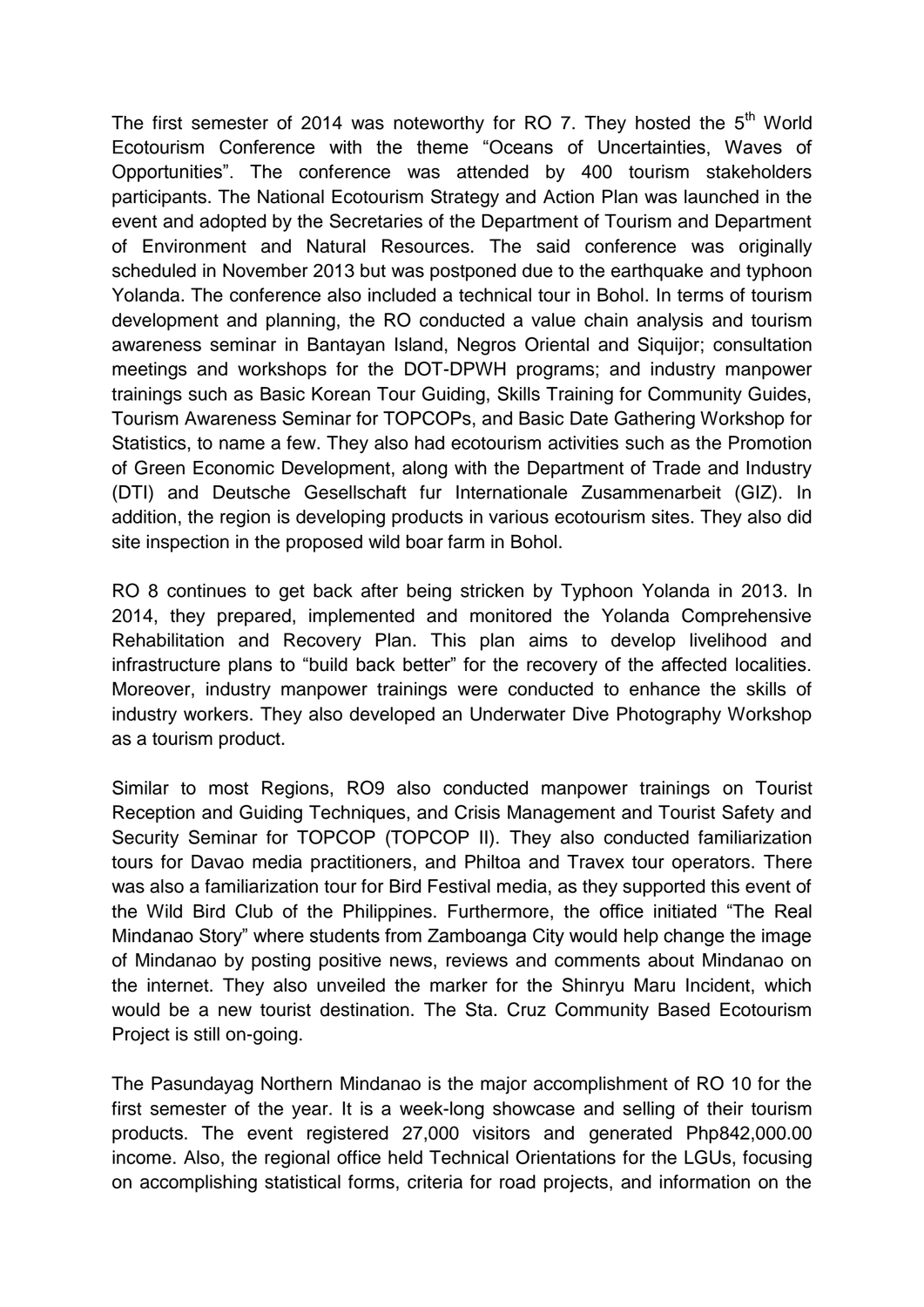Grassroots Participatory Budgeting Projects (GPBP). In relation to this, they are closely coordinating with the LGUs for the identified 2014 GPBPs. Workshops on foreshore lease endorsements and capability building activities were also conducted for the private sector and LGUs.

RO 11 launched the Visit Samal Campaign to increase tourist traffic in the Samal Island. This includes newspaper advertisements in the three major newspapers in Davao. They are also continuously developing tourism products in Mt. Apo, Mt. Hamiguitan, and Kiblawan Municipality. Trainings for tourism stakeholders on front office operations, housekeeping procedures, effective customer service, and disaster preparedness were conducted as well. The RO conducted tourism planning for Davao del Sur and Davao Oriental.

RO 12 was able to prepare three (3) plans in the first half of 2014 namely Annual Physical and Financial Plan, Strategic Regional Ecotourism Plan, and Strategic Community Based Eco Tourism Plan. They were also able to conduct several manpower training programs; most were identified by tour operators and stakeholders alike as a need. The trainings were on the Filipino Brand of Service, Eco-naturalist Guide, ASEAN MRA, Training of Drivers as Tourism Front liners, Homestay Training, Spiel Development workshop for tour guides, and Getting to Know Your Tourists. Similarly, they also conducted activities such as team building with tourism officers from LGUs, tour operator's course, and festival management. The latter activities cited are not regularly conducted but were organized to promote cooperation among the stakeholders, that they may meet their tourist arrival targets and accreditation targets. The RO also provided support in local festivals. In addition, the RO planned activities and side events for the Paragliding World Cup, which may eventually become an annual event.

RO 13 formulated Ecotourism Management Plan in Agusan Marsh and Region-wide Solid Waste Management Plan to address environmental issues concerning tourism enterprises and stakeholders. They also arranged capability-building programs to capacitate tourism frontliners, and arranged a Provincial Tourism Summit to update tourism stakeholders on the latest issues and trends in tourism concerning the region. They also organized the Caraga Culinary Live Show Competition. In partnership with the DOT Central Office, the RO also conducted the Workshop on Doing Business in Free Trade Areas (DBFTAs): Integrating the Tourism Sector in the ASEAN Economic Community 2015. The said workshop in Butuan was attended by tourism industry players (hotels, tour operators, tour guides) and other government agencies such as Department of Trade and Industry and Department of Education. Major issues on infrastructure, tourism standards, mutual recognition arrangements and AEC 2015 information campaign were raised and addressed during the open forum.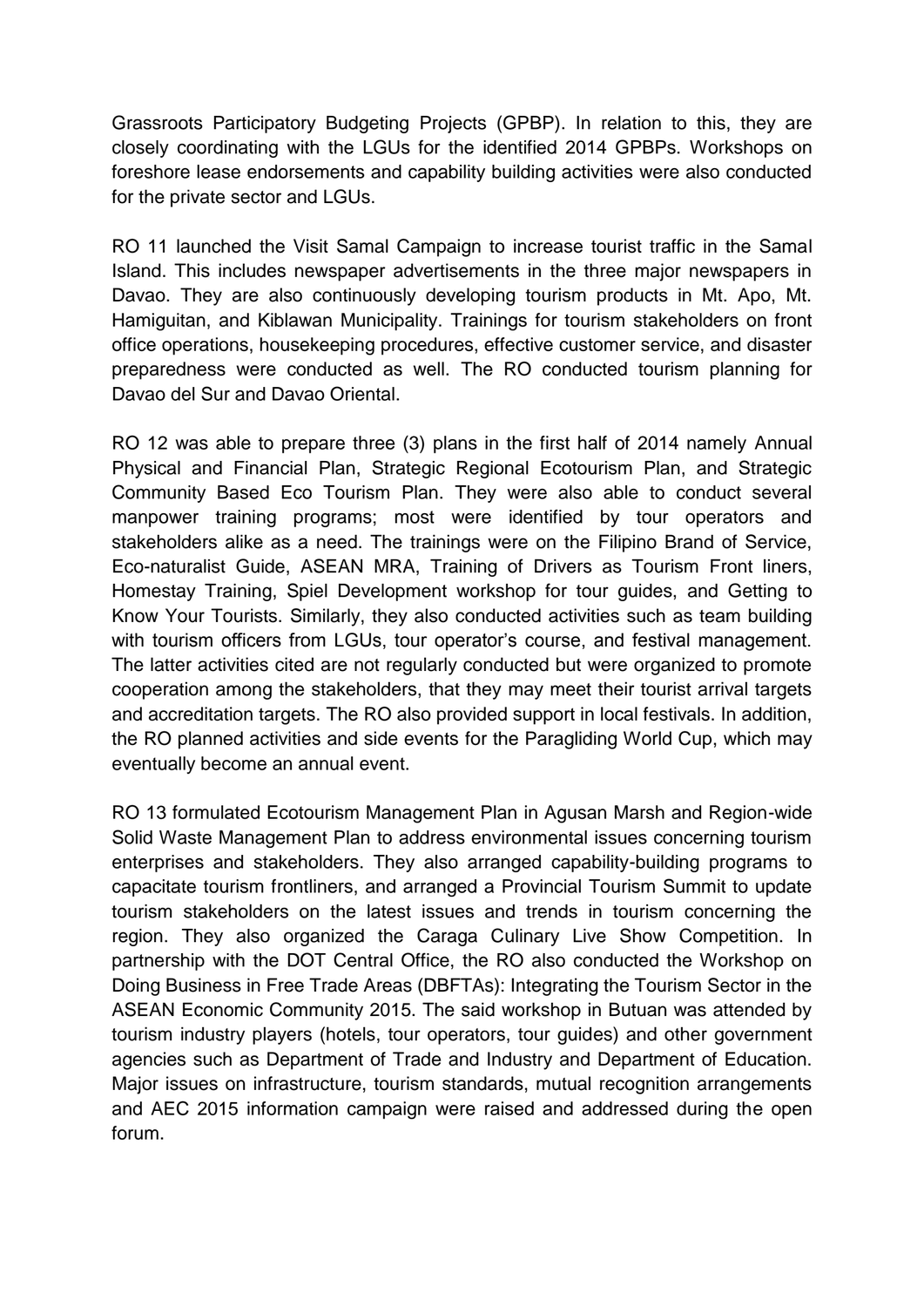## *ATTACHED AGENCIES*

The Tourism Infrastructure and Enterprise Zone Authority (TIEZA) generated a total of Php1.7B revenue in 2014. 84.21% of this revenue is from the travel tax collections which amounted to Php1.431B. The travel tax collection itself had a rise of 3.38% from the 2013 revenue of Php1.385B for the year. Other collections such as Processing fee, Rent Income and Other Business Income also increased impressively at 2.22%, 15.06% and 94.20%, respectively. In addition, 22 projects were completed in 2014, bearing an aggregate cost of Php389.08M. Through these implemented tourism projects, approximately 6,416 jobs, mostly blue collar, were generated.

The Tourism Promotions Board (TPB) is tasked to market and promote to the major tourism markets. As of September 2014, they conducted 67 MICE assisted activities, 61 invitationals, and 7 special projects. They also participated in 32 international trade and consumer fairs, and 14 domestic travel fairs. The major travel fairs include Internationale Tourismus-Börse (ITB) Berlin, World Travel Mart (WTM) in London, Asia Dive Expo (ADEX) in Singapore, World Travel Fair (WTF) in China, and Korean Travel Fair (KOTFA) among others. They also organized the Philippines MICE Conference (MICECON 2014) on 4-7 June 2014 in Clark, Pampanga as a TPB organized institutional project.

Intramuros Administration (IA) continues its restoration, conservation and maintenance activities through the reconstruction of San Ignacio Church, Maestranza Project reassessment for rebidding, rehabilitation of electrical connection at Plaza San Luis and preparation of bidding documents for the TIEZA endorsed and approved projects. IA organized Fort Santiago Cultural Show as a tourism promotion activity. Likewise, they co-sponsored the events Fete de la Musique 2014, Outbreak Zombie Manila Run, Via Crucis, and Pasyal Sunday.

National Parks Development Committee worked on the development, maintenance, and rehabilitation of assigned parks, center islands, and plazas in Rizal Park, Pook ni Mariang Makiling, Paco Park, and T.M. Kalaw center island in 2014. Likewise, they organized recreational, cultural, and educational programs and activities such as Concert at the Park, Paco Park Presents, Lights and Sounds Presentation (The Martyrdom of Dr. Jose Rizal), and hosting of big and special events. These are geared towards the promotion of Filipino culture, traditions and values.

The Nayong Pilipino Foundation (NPF) continuously promoted Philippine heritage and culture through educational tours. The Nayong Pilipino Clark Expo has received more than 500,000 visitors. NPF aims to instill national pride to our fellow Filipinos by showing the greatness of the Philippine heritage, culture and arts. Nayong Pilipino maintains its Orchidarium, not only for park beautification, but also to produce new varieties of orchids and that will eventually make the Philippines competitive in